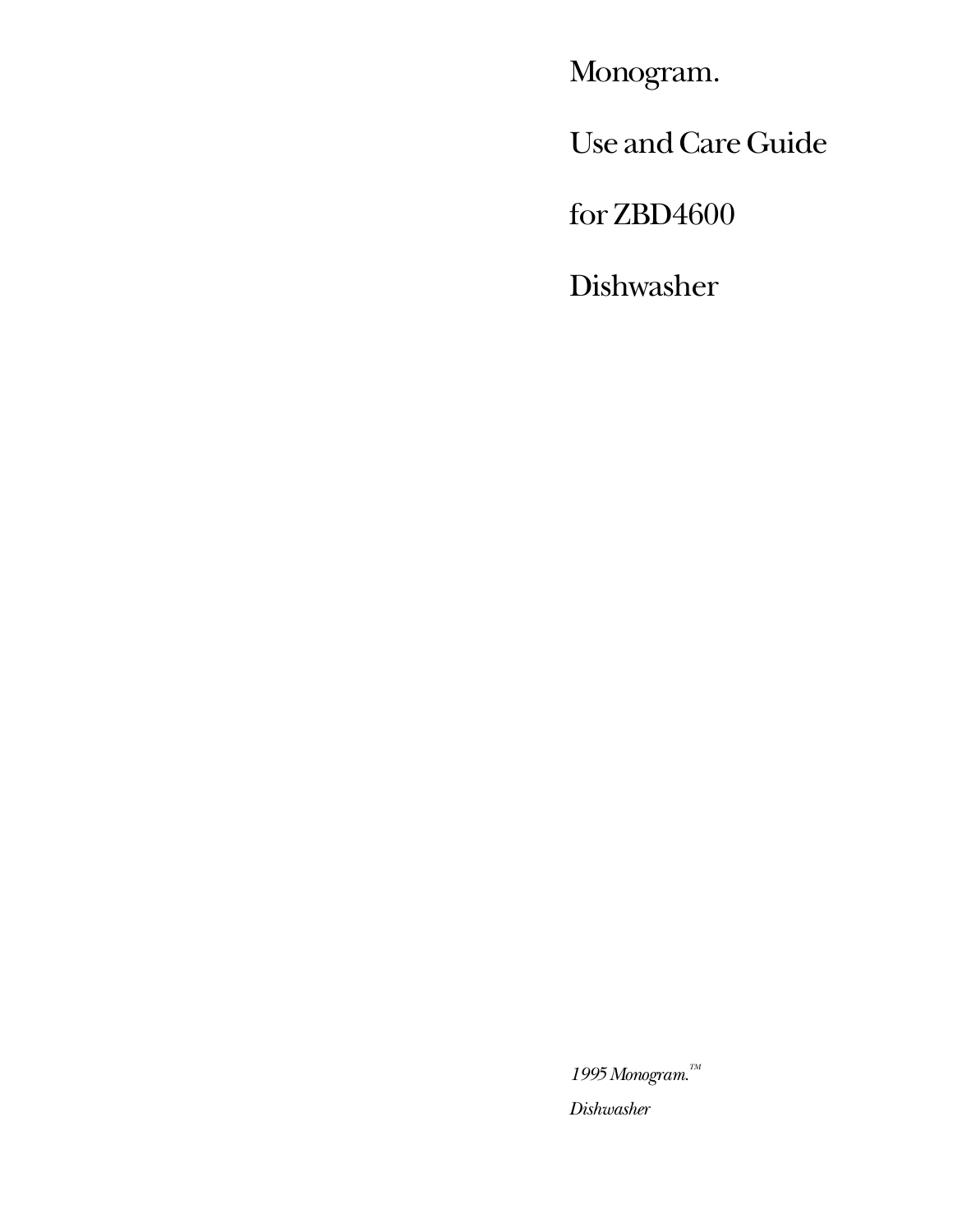# **CONTENTS**

|  | <b>Safety Instructions</b> 3 |  |
|--|------------------------------|--|
|  |                              |  |

| <b>Operating Instructions, Tips</b> |
|-------------------------------------|
| Appliance Registration 2            |
| China, Crystal, Sterling 10         |
| Cycle Features 4                    |
| Detergent Guide 7                   |
| Detergent Dispenser 7               |
| Drying Options 4                    |
| Energy-Saving Tips 5                |
|                                     |
|                                     |
|                                     |
|                                     |
|                                     |
|                                     |

| Care and Cleaning11 |  |
|---------------------|--|
|                     |  |
|                     |  |
| Wash Arms 11        |  |
| Winter Storage11    |  |

#### **[Problem Solver](#page-11-0)** ..............12, [13](#page-12-0)

| Consumer Services14       |
|---------------------------|
| Model and Serial Numbers2 |
|                           |



# **HELP US HELP YOU…**

## **Before using your dishwasher, read this book carefully.**

It is intended to help you operate and maintain your new dishwasher properly.

Keep it handy for answers to your questions.

If you don't understand something or need more help, call:

**GE Answer Center**® **800.626.2000 24 hours a day, 7 days a week**

## **Write down the model and serial numbers.**

You'll find them on a label fastened to the tub wall just inside the dishwasher door.

These numbers are also on the Consumer Product Ownership Registration Card that came with your dishwasher. Before sending in this card, please write these numbers here:

Model Number

Use these numbers in any correspondence or service calls concerning your dishwasher.

Serial Number

#### **If you received a damaged dishwasher…**

Immediately contact the dealer (or builder) that sold you the dishwasher.

#### **Save time and money. Before you call for service…**

Check the Problem Solver. It lists causes of minor operating problems that you can correct yourself.

# **IF YOU NEED SERVICE**

To obtain service, see the Consumer Services page in the back of this book.

We're proud of our service and want you to be pleased. If for some reason you are not happy with the service you receive, here are three steps to follow for further help.

FIRST, contact the people who serviced your appliance. Explain why you are not pleased. In most cases, this will solve the problem. NEXT, if you are still not pleased, write all the details—including your phone number—to:

Manager, Consumer Relations GE Appliances Appliance Park Louisville, KY 40225

FINALLY, if your problem is still not resolved, write:

Major Appliance Consumer Action Program 20 North Wacker Drive Chicago, IL 60606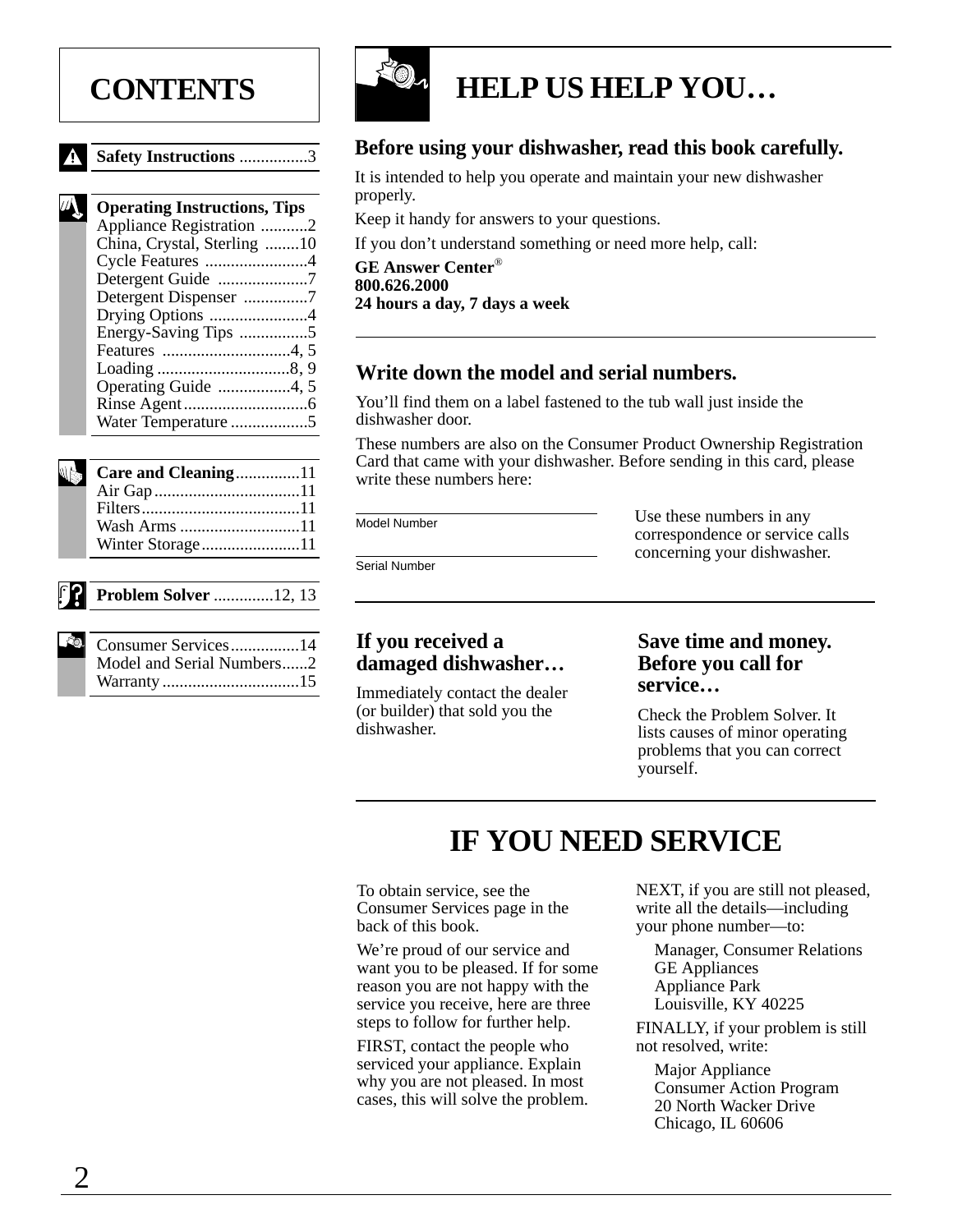

**Contents**

**Contents** 

#### **Read all instructions before using this appliance.**



**WARNING—**When using this appliance, always exercise basic safety precautions, including the following:

**• Use this appliance only for its intended purpose, as you will find described in this guide.**

- Use only powder or liquid detergents or wetting agents recommended for use in a dishwasher. Keep all washing detergents and wetting agents out of reach of children, preferably in a locked cabinet. Observe all warnings on container labels to avoid personal injury.
- When loading items to be washed:
	- **A.** Locate sharp items so that they are not likely to damage the door seal, and
	- **B.** Load sharp knives with the handles up to reduce the risk of cut-type injuries.
- **•** Do not wash plastic items unless marked "dishwasher safe" or the equivalent. For plastic items not so marked, check the manufacturer's recommendations.
- **•** Do not touch the heating element during or immediately after use.
- **•** Do not operate your dishwasher unless all enclosure panels are properly in place.
- **•** Do not tamper with controls.
- **•** Do not abuse, sit on, or stand on the door or dish rack of the dishwasher.
- <span id="page-2-0"></span>**•** Close supervision is necessary if this appliance is used by or near children. Do not allow children to play inside, on or with this appliance or any discarded appliance. Dispose of discarded appliances and shipping or packing material properly. Before discarding a dishwasher, remove the door of the washing compartment. **IMPORTANT SAFETY INSTRUCTIONS**<br> **Read all instructions before using this appliance.**<br> **PRORTAINTS** ( $\bullet$  then using this  $\bullet$  then the properties but the content of the particle in the spectra of the spectra of the spectr

#### **Do not store or use combustible materials, gasoline or other flammable vapors and liquids in the vicinity of this or any other appliance. Potscrubber <sup>1125</sup>Cycles Options**

**•** Load light plastic items so they will not become dislodged and drop to the bottom of the dishwasher—they might come into contact with the heating element and be damaged.

To minimize the possibility of electric shock, disconnect this appliance from the power supply before attempting any maintenance. **NOTE:** Turning the dishwasher off does not disconnect the appliance from the power supply. We recommend having a qualified technician service your appliance.

**• Do not attempt to repair or replace any part of your dishwasher unless it is specifically recommended in this guide. All other servicing should be referred to a qualified technician.**

### **GROUNDING INSTRUCTIONS**



**This dishwasher must be properly installed and located in accordance with the Installation Instructions before it is used.** If you did not receive

an Installation Instructions sheet with your dishwasher, you can obtain one by calling, toll free, the GE Answer Center®, 800.626.2000.

• This appliance must be connected to a grounded metal, permanent wiring system; or an equipmentgrounding conductor must be run with the circuit conductors and connected to the equipmentgrounding terminal or lead of the appliance.



**WARNING—**Improper connection of the equipment–grounding conductor can result in a risk of electric shock. Check with a qualified electrician or

service representative if you are in doubt whether the appliance is properly grounded.



**WARNING—HYDROGEN GAS is produced by the chemical action within your water heater. It can accumulate in the water heater and/or water pipes if hot water has not been**

**used for a period of two weeks or longer. HYDROGEN GAS IS EXPLOSIVE. To prevent the possibility of damage or injury, if you have not used hot water for two weeks or more, or moved into a residence in which the hot water system may not have been used for some time, turn on all hot water faucets and allow them to run for several minutes before using any electrical appliance which is connected to the hot water system. This will allow any hydrogen gas to escape. Also, since the gas is flammable, do not smoke or use an open flame or appliance during this process.**

# **SAVE THESE INSTRUCTIONS**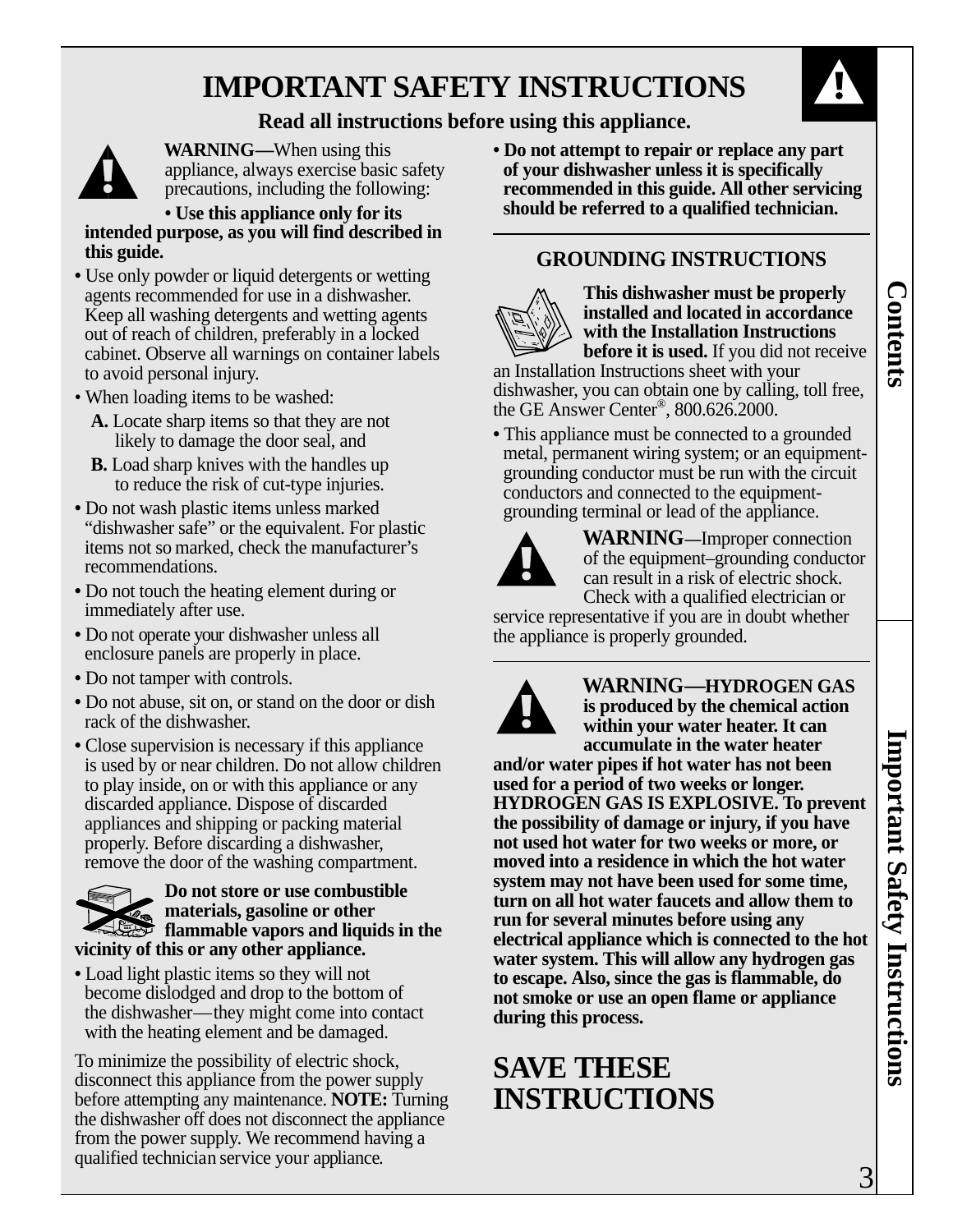<span id="page-3-0"></span>

# **HOW TO OPERATE YOUR DISHWASHER**



*Features and appearance may vary slightly.*

**STEP 1.** Load your dishwasher. See Loading section.

**STEP 2.** Add detergent to the detergent dispenser. (See Detergent Guide.) For best results use your rinse agent at all times. Not only will it help prevent spotting and provide optimum drying results, but your rinse agent rinses the tub and inner door of your dishwasher which will give it a polished look. See the Rinse Agent section.

**STEP 3.** The wash arms must be free to move and should not be blocked by an item extending into them.

**STEP 4.** Latch door.

**STEP 5.** Push the Cycle Selector dial so that it is extended. Turn the dial to the cycle you desire by lining up the green line on the dial with the Cycle Indicator on the control panel. The dial may be pushed in for flush appearance.

**• POTS & PANS**—For items such as pots, pans and casseroles with dried-on or baked-on soils. Everyday dishes may be included. Burned-on food and food burned black should be presoaked and scoured. The dishwasher cannot remove burned-on food.

- **NORMAL WASH**—For loads of everyday dishes, glasses and cookware with medium soils. Designed to yield high performance on normal soils.
- **RINSE & DRY**—Rinses and dries dusty dishes that are already washed. *Don't use detergent.*
- **RINSE & HOLD**—For rinsing partial loads which will be washed later. *Do not use detergent.*

**STEP 6.** To **start** the dishwasher, press the ON/OFF button. To **stop** the dishwasher, press the ON/OFF button.

**STEP 7.** The dishwasher cycle is complete when the dial stops before the next cycle. Clean the filter.

## **To Interrupt a Cycle Drying**

To interrupt a cycle, press the ON/OFF button to stop the operation. If you're interrupting the cycle during a wash or rinse cycle wait until the water noises stop before opening the door. The cycle may be resumed by closing the door and turning the machine back on. **As a safety feature the dishwasher will automatically turn itself off whenever the door is opened.** However, if the door is opened quickly while in a wash or rinse cycle some water may splash out of the dishwasher. For this reason it is recommended that the machine always be switched to off before opening the door. **If you have used the ON/OFF button to interrupt the cycle, remember to turn the machine back on by pressing ON/OFF.**

The dishwasher has an energy efficient wash and dry system. The heat energy from the wash cycle is used to dry the dishes. After the wash cycle it will take an additional 45 minutes for a typical load of dishes to dry. Quicker drying can be accomplished by opening the door slightly. The use of a rinse agent is recommended. It will improve drying and lessen water spotting.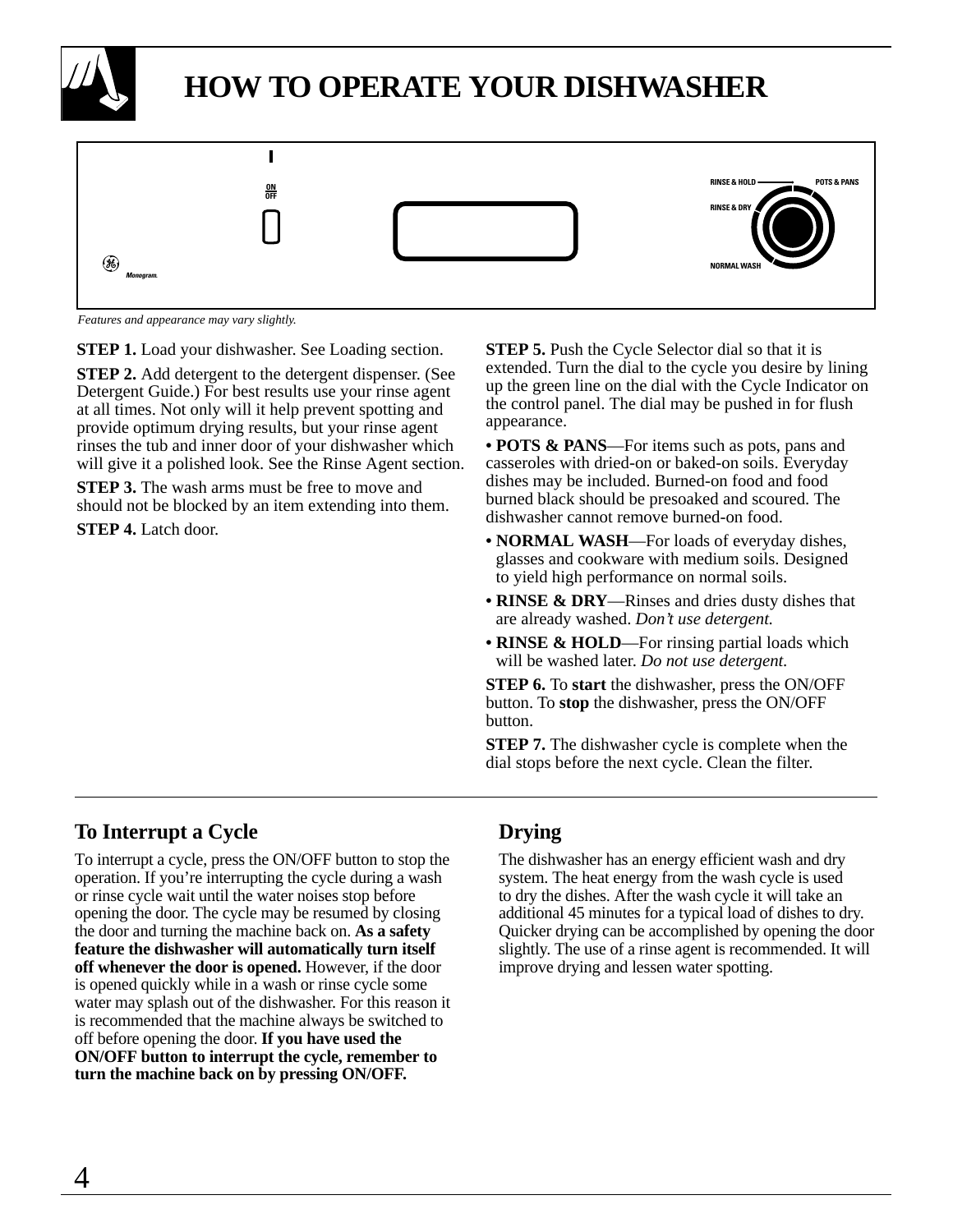<span id="page-4-0"></span>What Happens in Each Cycle

| Cycles                  | Water Use<br>Gallons<br>(approx.) | Wash Cycle<br>Time<br><b>Minutes</b><br>(approx.) | Cycle Sequence                                 |     |
|-------------------------|-----------------------------------|---------------------------------------------------|------------------------------------------------|-----|
| <b>POTS &amp; PANS</b>  | 7.3                               | 95                                                | Pre<br>Rinse<br>Rinse<br>Rinse<br>Wash<br>Wash | Dry |
| <b>NORMAL WASH</b>      | 5.7                               | 87                                                | Pre<br>Rinse<br>Rinse<br>Wash<br>Wash          | Dry |
| <b>RINSE &amp; DRY</b>  | 4.4                               | 40                                                | Rinse<br>Rinse                                 | Dry |
| <b>RINSE &amp; HOLD</b> | 1.8                               | 8                                                 | Rinse                                          |     |

## **Energy-Saving Tips**

- **Operate dishwasher only when it's full.** Let the dishes accumulate in dishwasher. When you put in only a partial load, use the RINSE & HOLD cycle to rinse off heavy soils. Be sure to latch the door when waiting for a full load. This helps keep soils moist, easier to remove.
- **•** If you don't need your dishes right away, open your dishwasher door and they will dry naturally over a longer period such as overnight.
- **Always select the cycle that uses the least amount of water that will remove the soil from the load.**

### **Good Dishwashing Starts with HOT Water**

To get dishes clean and dry, you need hot water. To help you get water of the proper temperature, your dishwasher automatically heats the water in the wash cycle. For good washing and drying, the entering water must be at least 120°F. To prevent dish damage, inlet water should not exceed 150°F.

#### **How to Test Water Temperature**

Higher water temperature is needed to dissolve grease and activate powder detergents.

Check your water temperature with a candy or meat thermometer. Turn on the hot water faucet nearest the dishwasher. Put the thermometer in a glass and let the water run continuously into the glass until the temperature stops rising. If the water temperature is below 120°F, adjust your water heater.

## **Helpful Hints**

If outside temperatures are unusually low, or if your water travels a long distance from water heater to dishwasher, you may need to set your water heater's thermostat up. If you have not used hot water for some time, the water in the pipes will be cold. Turn on the hot water faucet at the sink and allow it to run until the water is hot. Then start the dishwasher.

If you've recently done laundry or run hot water for showers, give your water heater time to recover before operating the dishwasher.

To improve washability if the water is less than 120°F and you cannot adjust your water heater: Select a longer cycle and fill both detergent cups at least half full with detergent.

**Operating Instructions**

**Operating Instructions** 

**Hot Water**

**Hot Water**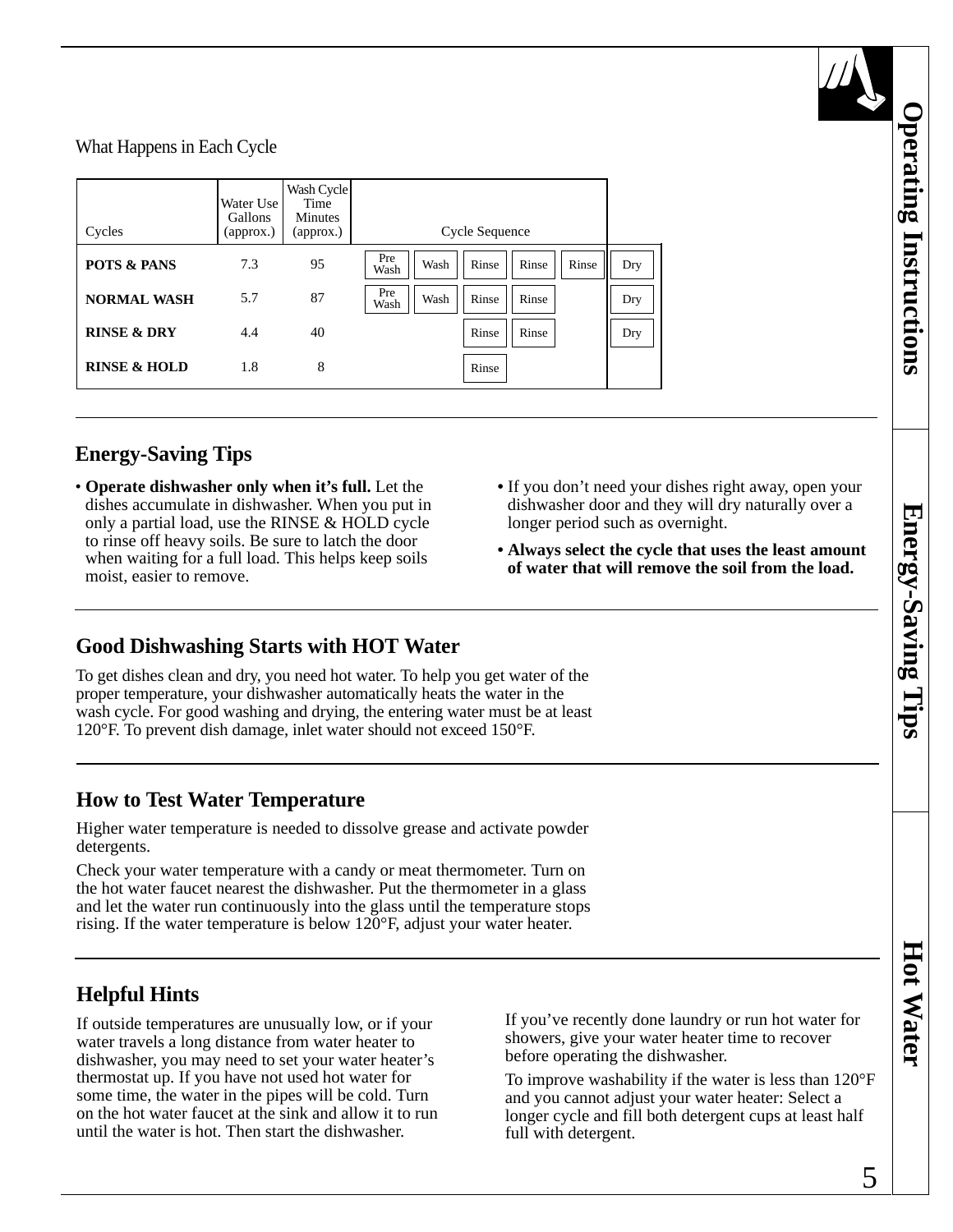<span id="page-5-0"></span>

#### **How to Use a Rinse Agent**

#### **It is recommended that a liquid rinse agent be used at all times with your dishwasher. Do not use powder or solid rinse agents.**

Your rinse agent has a dual purpose with your dishwasher. It makes water flow off dishes quicker than usual. This lessens water spotting and makes drying faster, too. The rinse agent also serves to rinse the tub and the inner door of the dishwasher. Your tub and inner door will begin to take on a dull, unpolished look if rinse agent is not used.

For best dishwashing performance, use of a rinse agent such as JET-DRY brand is recommended.

Your dishwasher is equipped with a reservoir for storing and dispensing liquid rinse agent.

#### **To fill the rinse agent reservoir:**

- Remove the reservoir cap.
- Pour the rinse agent into the reservoir until the clear level indicator turns completely dark. The reservoir is full when the level indicator is dark.
- Replace rinse agent reservoir cap. A full reservoir will provide enough rinse agent for approximately 30 washes.

#### **Rinse Agent Dispenser Regulator**

Your rinse agent reservoir is provided with a regulator. This regulator controls the amount of rinse agent dispensed.

- If water spots appear, it is recommended that the regulator be turned to a higher number.
- If you see streaks, it is recommended that the regulator be turned to a lower number.

#### **To adjust the dispenser regulator:**

- Open the rinse agent reservoir.
- Adjust to a higher or lower number as needed.
- Securely close the rinse agent reservoir.

**If you accidentally spill:** Wipe up the rinse agent with a damp cloth. Don't leave the spill in the dishwasher. It can keep your detergent from working.

#### **If you can't find any rinse agent, write:**

BENCKISER CONSUMER PRODUCTS, INC. ("JET-DRY") Corporate Centre 1 55 Federal Road P.O. Box 1991 Danbury, CT 06813-1991

#### **How to Choose and Use the Right Detergent**

**Use only powder or liquid detergent specifically made for use in dishwashers. Other types will cause oversudsing.**

**How much detergent should you use?** That depends. Is your water ''hard'' or ''soft''? With hard water, you need extra detergent to get dishes clean. With soft water, you need less detergent.

**Your water department can tell you how hard your water is.** So can your county extension agent or your area's water softener company. Just call and ask them how many ''grains'' of hardness there are in your water.

Too much detergent with soft water not only wastes money, it can be harmful. It can cause a permanent cloudiness of glassware called ''etching.'' An outside layer of glass is etched away! Of course, this takes some time. But why take a chance when it's easy to find out the hardness of your water.

**Keep your detergent fresh and dry.** Under the sink isn't a good place to store detergent because there is too much moisture. Don't put powder detergent into the dispenser until you're ready to wash dishes, either. (It won't be fresh OR dry.)

**If your powder detergent gets old or lumpy, throw it away.** Old detergent often won't dissolve. If you use a liquid dishwasher detergent, these precautions are not necessary because liquid detergents don't ''lump'' as they age or come in contact with moisture.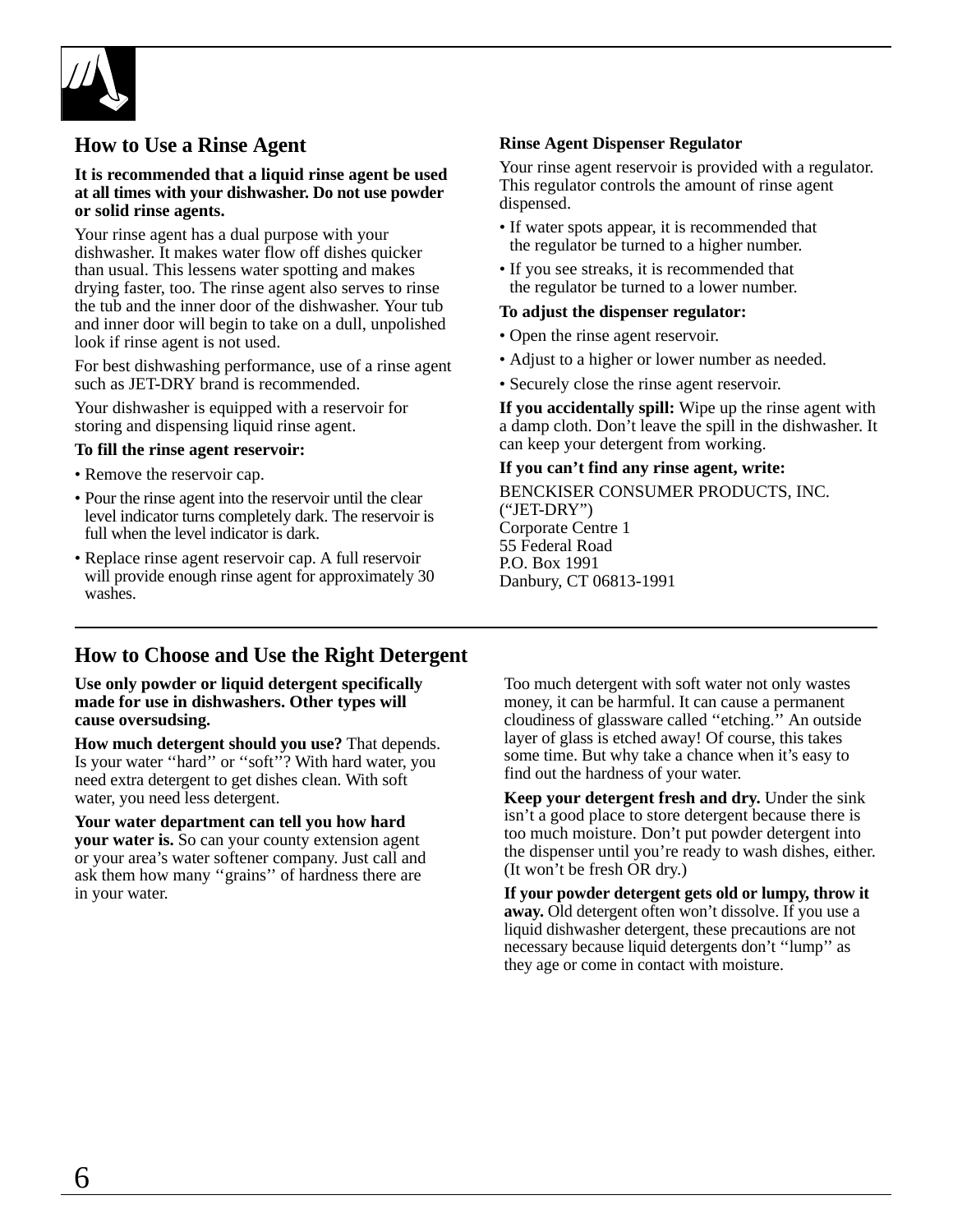

## <span id="page-6-0"></span>**Detergent Dispenser**

To open your detergent dispenser cover, press the retainer button. The cover will flip back.

Once the cover is open, fill the detergent main cup compartment with detergent, as suggested in the guide below. Close the cover until it clicks shut.

Some cycles will also require the open cup to be filled. See the guide below for the suggested amount of detergent to use.

The detergent will be dispensed automatically during the wash portion of the cycle.

If you have a problem closing the cover of the detergent dispenser, it is likely due to excess detergent in the area where the cover seals. Brush the detergent away from the seal area and relatch. If the cover still will not close it may be because the machine was stopped in the wash portion of the cycle.

## **Detergent Usage Guide** (powder or liquid)

|                        | <b>SOFT WATER</b><br>$0-3$ grains |             | <b>MEDIUM WATER</b><br>3-7 grains |             | <b>HARD WATER</b><br>$7-12$ grains* |          |
|------------------------|-----------------------------------|-------------|-----------------------------------|-------------|-------------------------------------|----------|
| <b>CYCLES</b>          | Main Cup                          | Open Cup    | Main Cup                          | Open Cup    | Main Cup                            | Open Cup |
| POTS & PANS            | Full                              | <b>None</b> | <b>Full</b>                       | Full        | Full                                | Full     |
| <b>NORMAL WASH</b>     | $\frac{1}{2}$ Full                | <b>None</b> | <b>Full</b>                       | <b>None</b> | <b>Full</b>                         | Full     |
| <b>RINSE &amp; DRY</b> | Use no detergent                  |             | Use no detergent                  |             | Use no detergent                    |          |
| RINSE & HOLD           | Use no detergent                  |             | Use no detergent                  |             | Use no detergent                    |          |

\*12 grains and up is extremely hard water. A water softener is recommended. Without it, lime can build up in the water valve. The water valve may stick and flooding could occur.

**NOTE:** The above chart is a general guide. Detergent amounts should be adjusted depending on the amount and type of soil until satisfactory results are achieved.

## **How to Prepare the Dishes for Washing**

If this is your first dishwasher, or if you're replacing a much older model, you may wonder how much preparation your dishes need. Actually very little. Scrape off bones, seeds, skins, toothpicks and other hard solids. Remove excessive quantities of oil and grease.

**NOTE:** You may also want to consider removing foods such as mustard, mayonnaise, vinegar, lemon juice and other foods that can cause discoloration of stainless steel if allowed to remain on dishes for a long period of time.

The POTS & PANS cycle can wash heavily soiled dishes and remove dried-on and baked-on soils from pots, pans and casseroles. Items with burned-on soils need extra preparation.

**Rinse Agent**

Rinse Agent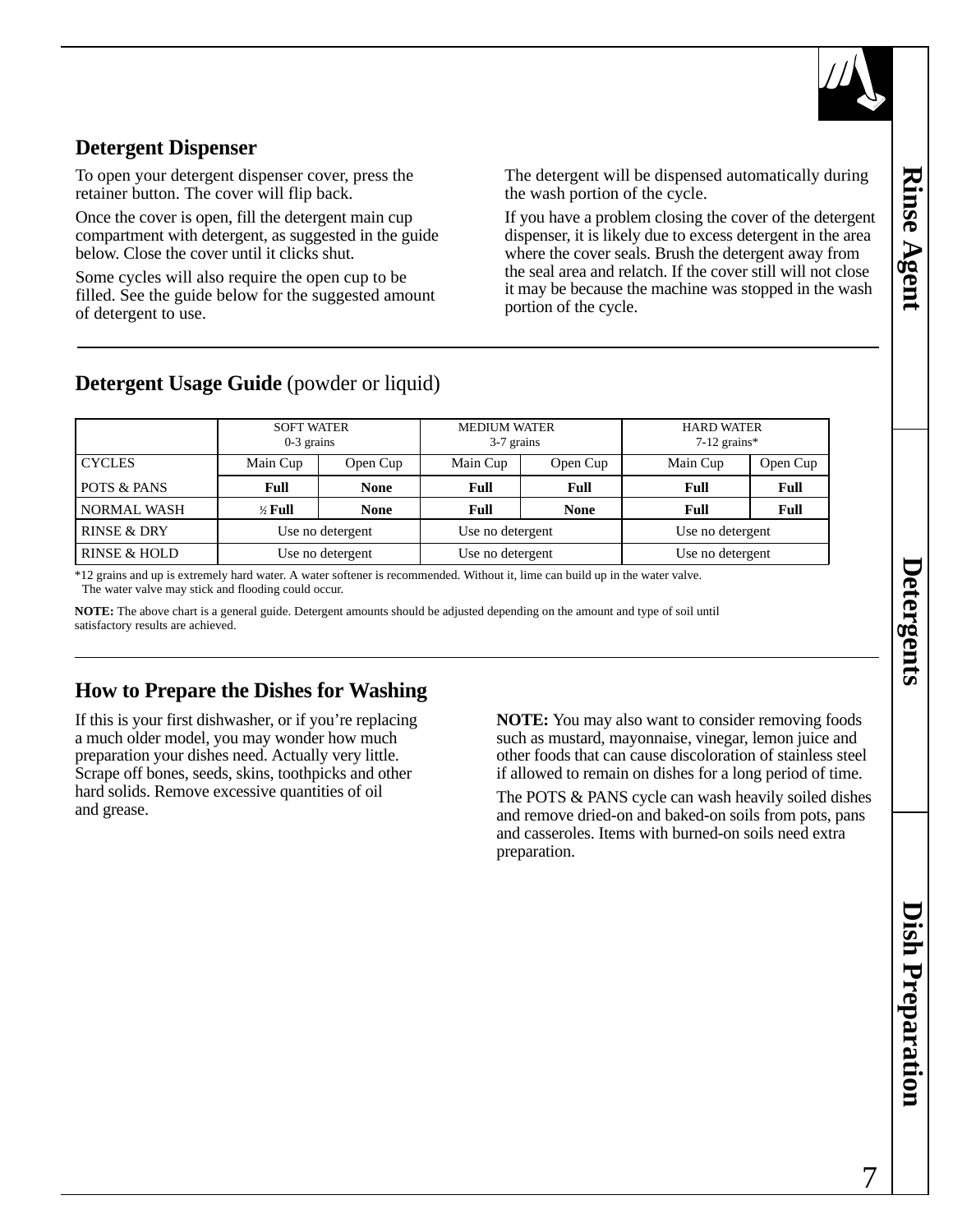<span id="page-7-0"></span>

# **HOW TO LOAD YOUR DISHWASHER**

Your dishwasher should be loaded so that water can circulate freely and reach every part of every item that is to be cleaned. When unloading the dishwasher always unload the bottom rack first and then unload the upper rack. This sequence of unloading will minimize the chance of water drops from the upper rack falling on the dishes in the bottom rack. The silverware basket of the dishwasher has a handle to allow easy removal of the basket to your silverware drawer for unloading.

### **How to Load the Upper Rack**



- The upper rack is best for glasses, cups and saucers. Two rows of cups can be washed when using the folding shelf. Load the bottom row first, then fold down the shelf and load the top row. Cups and glasses fit best along the sides. This is the place for dishwasher-safe plastics, too. Make sure small plastic items are lodged in tightly so they can't fall onto the heating element. Arrange stemware so that it cannot move easily. Don't let the glasses touch each other.
- Saucepans, mixing bowls and other small items may be placed—face down—in this upper rack. The upper rack is handy for all kinds of odd shapes.

## **Upper Rack Height Adjustment**

The upper rack has two adjustable positions. The upper rack may be placed in the upper position to provide more room for large items like platters to be placed in the bottom rack—or—the upper rack may be placed in the lower position to provide additional room for items such as tall glasses to be placed in the upper rack.

To reposition the upper rack:

- **1.** Empty upper rack and pull it partially out to allow access to the latches at the front of the roller channels.
- **2.** Release the latches on both channels, left and right, by flipping them towards the outside of the dishwasher.
- **3.** Pull the upper rack forward until rollers are completely free of the channels.
- **4.** Push channels back into dishwasher until they stop.
- **5.** Reinsert upper rack.
- **6.** With rollers within channels, close latches by flipping them closer toward the center of the dishwasher.

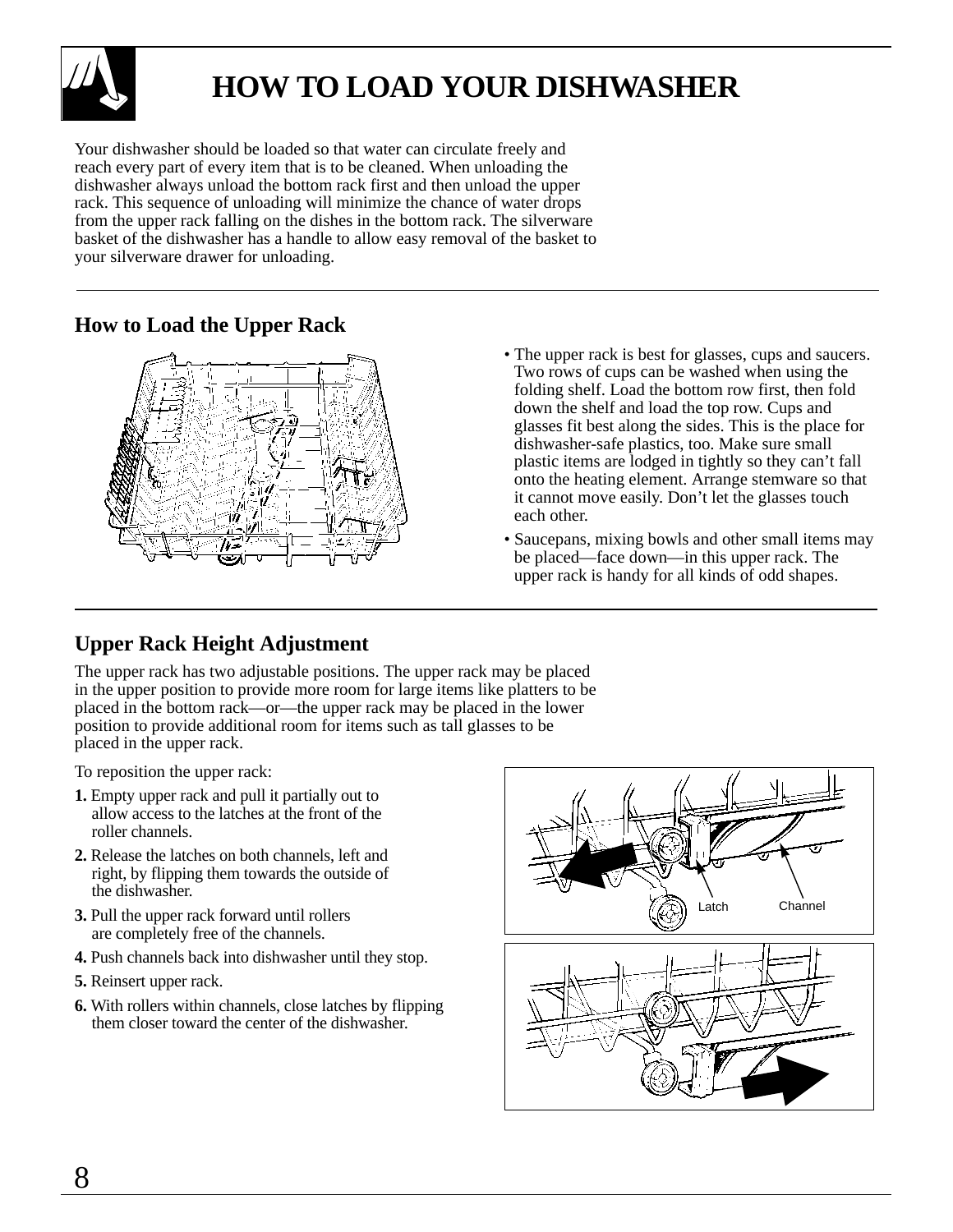

## <span id="page-8-0"></span>**How to Load the Bottom Rack**



- Fit plates and saucers between the pins. Load platters, pots and bowls along the sides, in corners or in the back.
- Heavily soiled pots, pans and casseroles MUST be loaded in the bottom rack, facing down. Prop broiler pans and racks along the edge. Shallow items may be angled provided the lower side does not shield the soiled surface inside from the water.
- Put flatware in the removable basket with fork and knife handles up to protect your hands. Place spoons in the basket with handles down. Mix knives, forks and spoons so they don't nest together. Distribute evenly.

Don't let any item extend through bottom

## **Customizing Your Bottom Rack**

The bottom rack is designed so you may easily rearrange its parts for different heights, angles and sizes of your dishware.



BOTTOM RACK



2 RACKS WITH PINS FOR EASY PLACING OF POTS, PANS, PLATES, ETC.



SILVERWARE BASKET

**Bottom Rack Bottom Rack**

**Upper Rack**

**Upper Rack**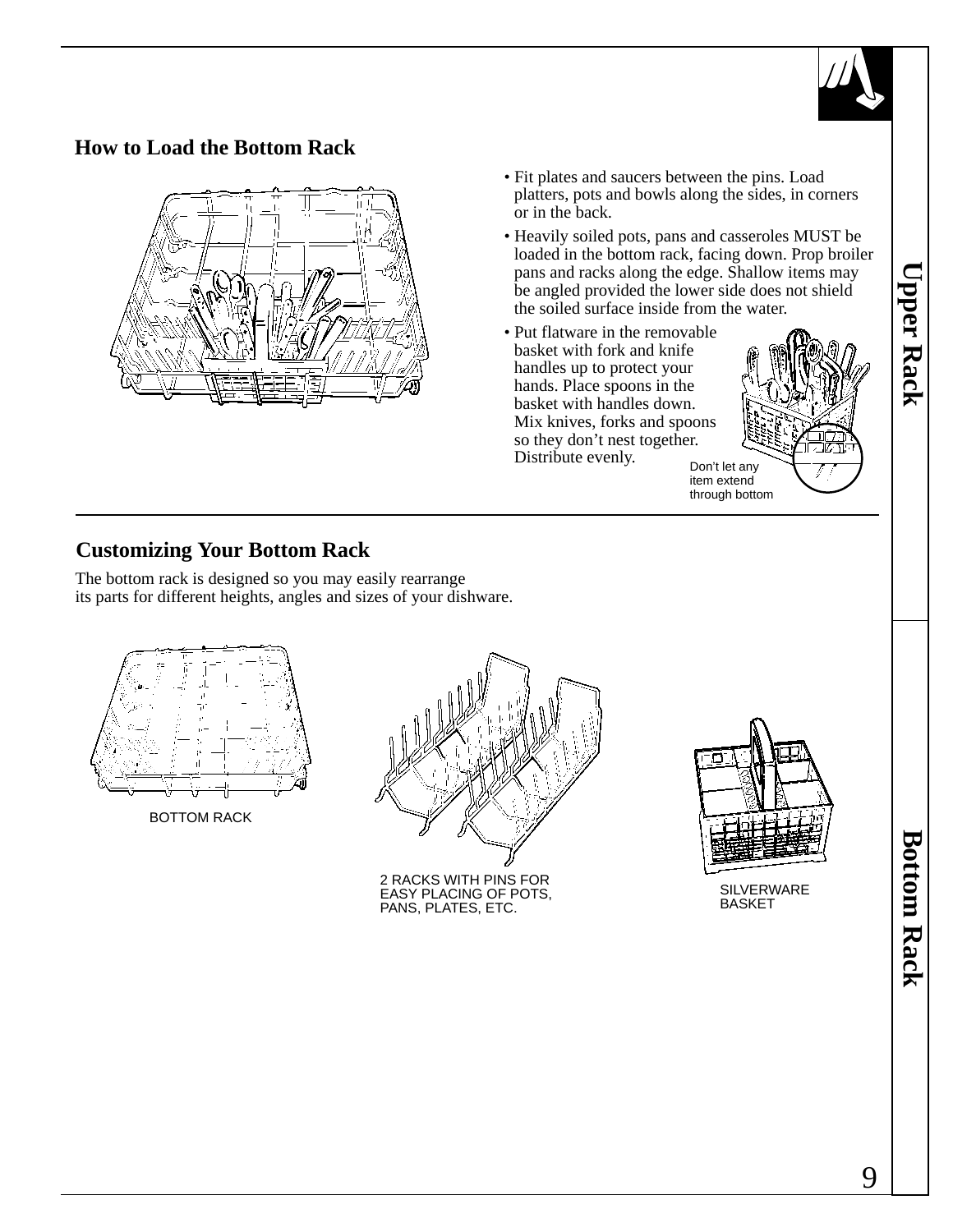<span id="page-9-0"></span>

# **WHAT YOU CAN USUALLY WASH SAFELY IN YOUR DISHWASHER**

| <b>Material</b>                                                                                                     | <b>Usually</b><br><b>Safe</b> | <b>Exceptions</b> (not safe)                                                                                                                                                                                                                                        | <b>Special Instructions</b>                                                                                                                                                                                                                       |
|---------------------------------------------------------------------------------------------------------------------|-------------------------------|---------------------------------------------------------------------------------------------------------------------------------------------------------------------------------------------------------------------------------------------------------------------|---------------------------------------------------------------------------------------------------------------------------------------------------------------------------------------------------------------------------------------------------|
| Aluminum                                                                                                            | <b>YES</b>                    | Some colored anodized<br>aluminum can fade.                                                                                                                                                                                                                         | Some darkening or spotting possible. Remove by<br>scouring with soap-filled steel wool pads.                                                                                                                                                      |
| China/<br>Stoneware                                                                                                 | <b>YES</b>                    | Antique, metal-trimmed,<br>hand-painted or over-the-glaze<br>patterns fade. Gold leaf<br>will discolor.                                                                                                                                                             | If in doubt, check with the manufacturer. Or test wash<br>one piece daily for at least a month. Compare with the<br>rest of the set.                                                                                                              |
| Crystal                                                                                                             | <b>YES</b>                    | Antique, metal-trimmed or<br>hand-painted patterns fade.<br>Gold leaf will discolor.                                                                                                                                                                                | Load securely to prevent movement. Check your<br>manufacturer's instructions for your crystal.                                                                                                                                                    |
| Non-dishwasher<br>items-such<br>as electronic<br>air cleaner<br>filters, furnace<br>filters, paint<br>brushes, etc. | NO                            |                                                                                                                                                                                                                                                                     | Do not wash in dishwasher. Damage to dishwasher<br>and discoloration or staining of dishwasher may result.                                                                                                                                        |
| Glass                                                                                                               | <b>YES</b>                    | Milk glass may yellow.                                                                                                                                                                                                                                              |                                                                                                                                                                                                                                                   |
| Iron                                                                                                                | N <sub>O</sub>                | Iron will rust.                                                                                                                                                                                                                                                     |                                                                                                                                                                                                                                                   |
| Pewter                                                                                                              | N <sub>O</sub>                | Pewter tarnishes.                                                                                                                                                                                                                                                   |                                                                                                                                                                                                                                                   |
| Plastics                                                                                                            | <b>YES</b>                    |                                                                                                                                                                                                                                                                     | If it doesn't say DISHWASHER SAFE, test one piece in<br>the upper rack before dishwashing an entire set.                                                                                                                                          |
| Stainless steel                                                                                                     | <b>YES</b>                    |                                                                                                                                                                                                                                                                     | Rinse if not washing immediately. Salty or acidic foods<br>can stain if left on.                                                                                                                                                                  |
| Sterling silver<br>and silver plate                                                                                 | <b>YES</b>                    | Don't put in same silverware<br>basket with stainless steel.<br>Contact between metals can<br>damage silver.<br>Don't wash copper utensils in<br>the same load. Silver may get a<br>brown film.<br>Adhesive used to attach some<br>hollow-handle knives can loosen. | Rinse if not washing immediately. Salty or acidic foods can<br>stain if left on. Dry detergent can cause difficult-to-remove<br>black spots. Place in back section of silverware basket to<br>avoid exposure to detergent from the detergent cup. |
| Non-stick<br>coatings                                                                                               | <b>YES</b>                    |                                                                                                                                                                                                                                                                     | After washing, wipe the non-stick coating area with<br>vegetable oil to keep it from losing its non-stick quality.                                                                                                                                |
| Tin                                                                                                                 | NO                            | Tin can rust.                                                                                                                                                                                                                                                       |                                                                                                                                                                                                                                                   |
| Wood                                                                                                                | N <sub>O</sub>                | Wood can warp, crack or lose<br>its finish with any type of washing.                                                                                                                                                                                                |                                                                                                                                                                                                                                                   |

# **Forget a Dish? Here's When You Can Add It**

Add dishes any time during the wash cycle. See the Operating section, for easy instructions.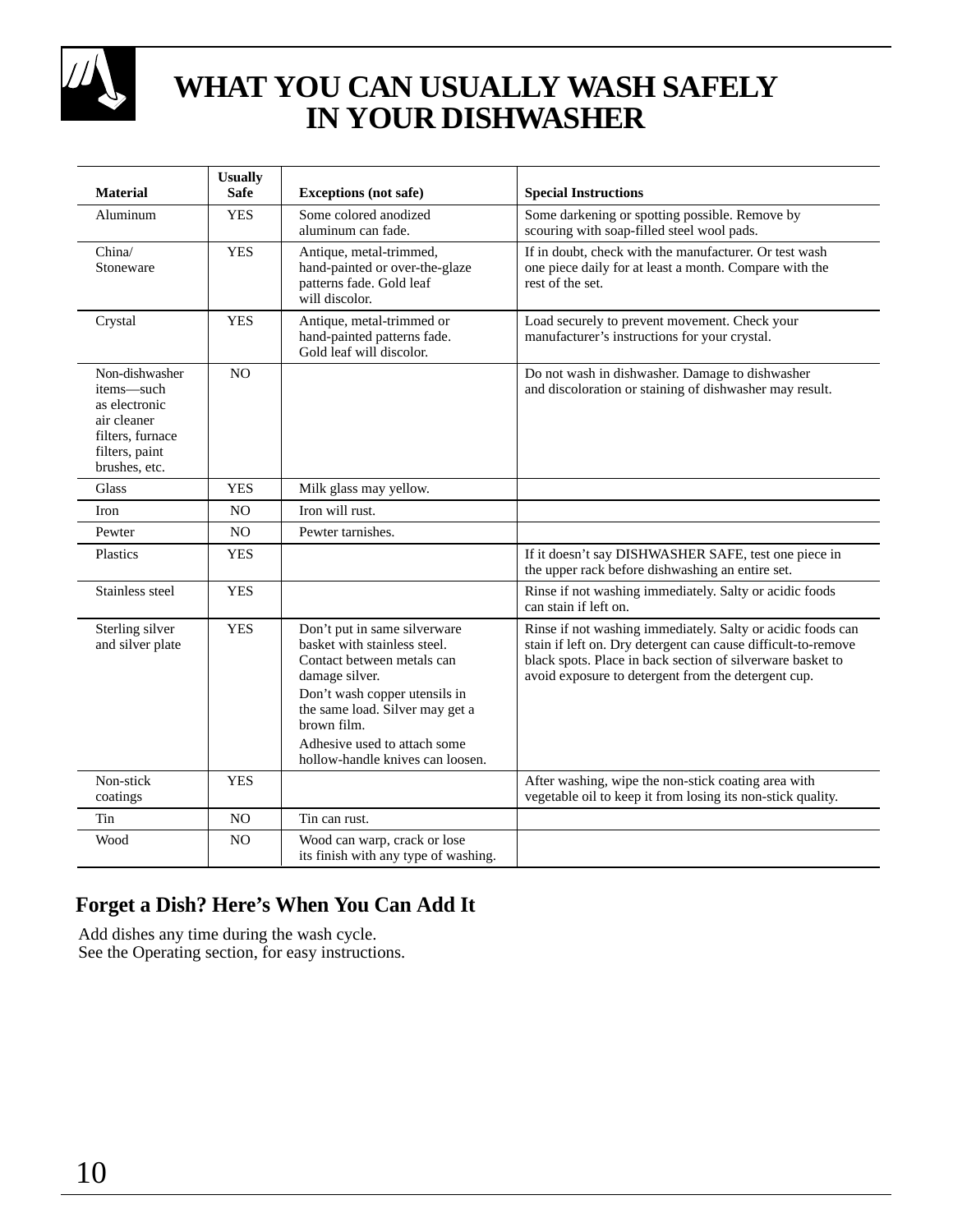# **CARE AND CLEANING**



**The inside usually takes care of itself.** Keeping your rinse agent dispenser filled all the time will give the tub and inner door of your dishwasher a polished appearance.

## <span id="page-10-0"></span>**Not Using Your Dishwasher in Winter? Protect Against Freezing**

If your dishwasher is left in an unheated place during the winter, ask a service technician to:

- Cut off electric power to the dishwasher. Remove fuses or trip circuit breaker.
- Turn off the water supply.
- Disconnect the water inlet line from the water valve.
- Drain water from the inlet line and water valve. (Use a pan to catch the water.)
- Reconnect the water inlet line to the water valve.
- Pour 1 cup non-toxic antifreeze into the sump. (Non-toxic antifreeze available at recreational vehicle stores.)

## **Built-in Dishwashers Often Use an Air Gap. Keep It Clean**

An air gap is a plumbing device. It protects your dishwasher against water backing up into it if a drain clogs. The air gap is not a part of the dishwasher. And you may not even have one. Not all plumbing codes require air gaps.

**Check the air gap any time your dishwasher isn't draining well.**



If you have an air gap, check it at least once a month. IT IS NOT PART OF YOUR DISHWASHER. IT IS NOT COVERED IN YOUR WARRANTY.

#### **The air gap is easy to clean.**

With most types, first turn off the dishwasher, then lift off the chrome cover. Then unscrew the plastic cap and check for any buildup of grit. A toothpick makes cleaning easy.

## **Keeping Your Dishwasher Filters Clean**

Your dishwasher has a filter system comprised of a central filter and a microfilter. At the end of each wash, remove the filter from the bottom of the dishwasher and make sure it is clean.

To check to see if the filter is clogged or dirty, first remove the lower wash arm by lifting it up and off. Turn the center filter assembly handle counterclockwise and pull out.



Remove the microfilter by pulling it down away from the center filter assembly. Then press the tabs on the inner filter and remove it also. Clean all filter parts with water and a stiff bristled brush.



To replace, line up the dome on the tube, press down and lock into place by turning clockwise. Replace the wash arm.



## **Keeping Your Dishwasher Wash Arms Clean**

The wash arms should be checked on a regular basis to assure that the spray orifices are clear and unobstructed. If wash arms require cleaning they are easily removable. The lower wash arm can be removed by pulling upwards. The upper wash arm is held in position by a knurled nut. Clean with water and a stiff bristled brush and replace.

**Care and Cleaning**

**Care and Cleaning**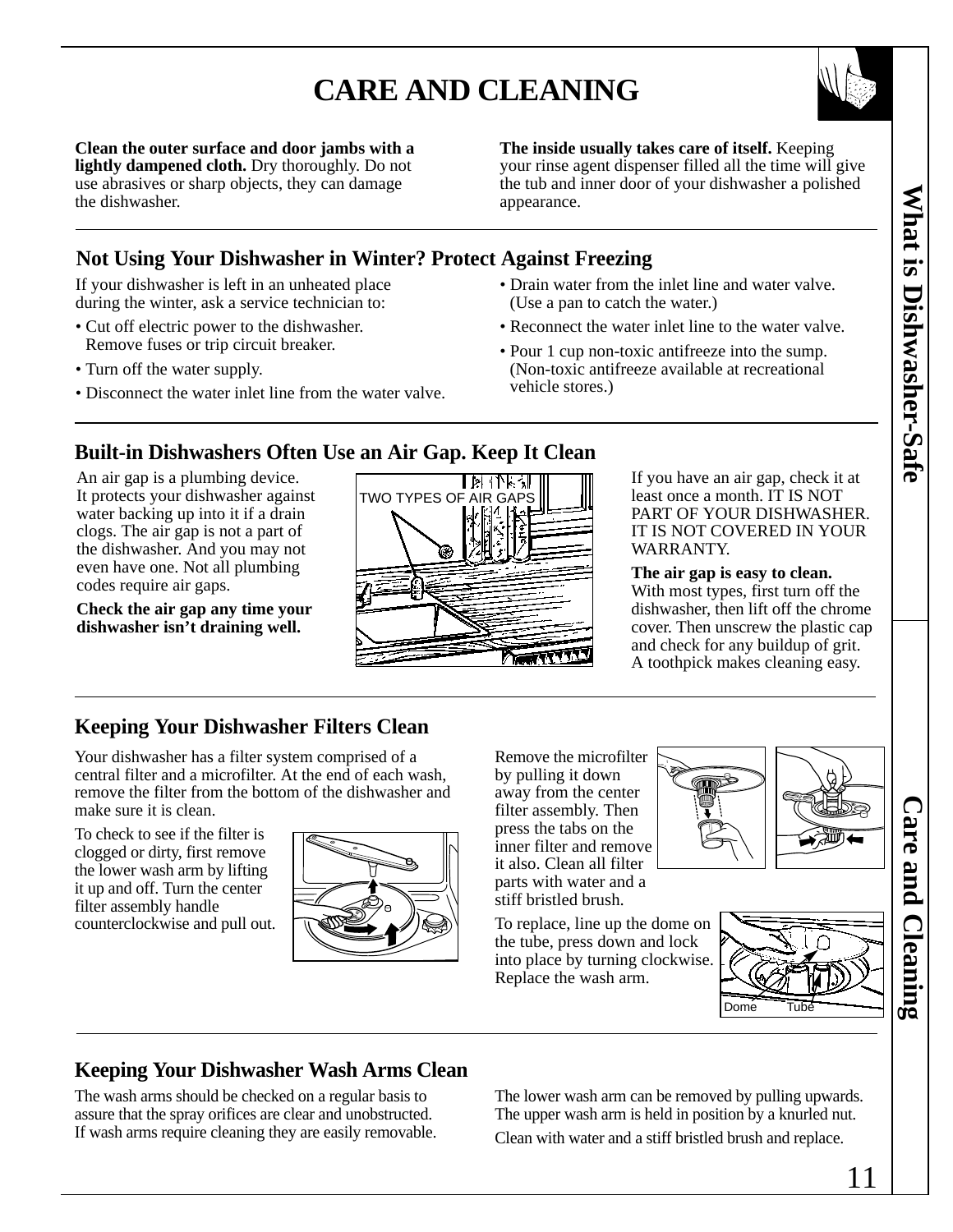<span id="page-11-0"></span>

# **QUESTIONS? USE THIS PROBLEM SOLVER**

| <b>PROBLEM</b>                                                    | <b>POSSIBLE CAUSE</b>                                                                                                                                                                                          |
|-------------------------------------------------------------------|----------------------------------------------------------------------------------------------------------------------------------------------------------------------------------------------------------------|
| <b>ON/OFF INDICATOR</b><br><b>LIGHT DOESN'T</b><br><b>COME ON</b> | A fuse in your home may be blown, or the circuit breaker tripped. Replace fuse or<br>reset circuit breaker.                                                                                                    |
| <b>DISHWASHER</b><br><b>DOESN'T START</b>                         | • Dishwasher door may not be closed securely. Close door until you hear it click.<br>· ON/OFF light not "ON." Turn dishwasher on.<br>• Cycle not selected. Turn to desired cycle.                              |
| <b>DISHES NOT CLEAN</b>                                           | • Spray arms blocked. Check for free rotation of both upper and lower arms.                                                                                                                                    |
|                                                                   | • Water inlet temperature too low. Maintain at least 120°F inlet temperature.                                                                                                                                  |
|                                                                   | • Not enough detergent used. Check usage recommendation in Detergent Guide.                                                                                                                                    |
|                                                                   | • Drain blocked or filter clogged. Check filters in bottom of machine and at water<br>inlet and clear as required. Check drain air gap on sink or wall and check drain<br>outlet. Clean or repair as required. |
|                                                                   | • Clogged nozzles in wash arm. Clean as described in Care and Cleaning section.                                                                                                                                |
|                                                                   | • Wrong cycle selected. Try longer cycle.                                                                                                                                                                      |
| <b>WATER NOT</b><br><b>PUMPED FROM</b><br><b>DISHWASHER</b>       | Kink in drain hose. Filters clogged. Drain pipe clogged. See Care and Cleaning section.<br>If problem is in sink or drain, you may need a plumber.                                                             |
| UNUSUAL NOISES                                                    | Dishes or utensils being struck by water or spray arm. Rearrange dishes.                                                                                                                                       |
| <b>DISHES DON'T DRY</b>                                           | • Make sure inlet water temperature is correct. See How to Test Water Temperature<br>section.                                                                                                                  |
|                                                                   | • Unload the bottom rack first. Water from dishes in the upper rack may be spilling<br>into the bottom rack.                                                                                                   |
|                                                                   | • Check for improper loading. Dishes shouldn't nest together. Avoid overloading.                                                                                                                               |
|                                                                   | • Check the rinse agent dispenser to see that it's not empty.                                                                                                                                                  |
|                                                                   | • The use of a rinse agent will improve drying performance.                                                                                                                                                    |
|                                                                   | • Dishes will dry faster if you open the door slightly.                                                                                                                                                        |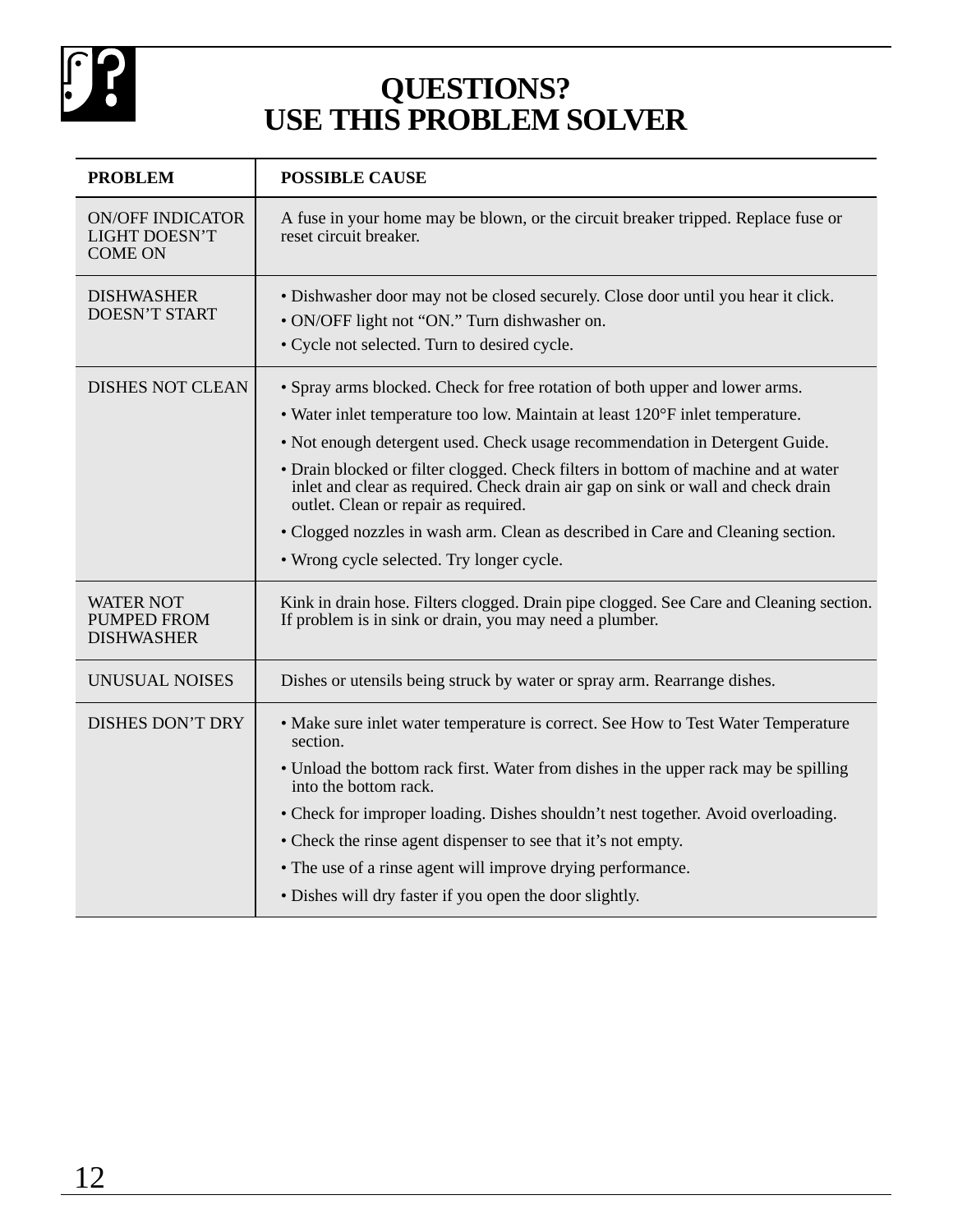

<span id="page-12-0"></span>

| <b>PROBLEM</b>                                                                 | <b>POSSIBLE CAUSE</b>                                                                                                                                                                                                                                                                                                                                                                                                                                                                                                                                                                                                                                       |
|--------------------------------------------------------------------------------|-------------------------------------------------------------------------------------------------------------------------------------------------------------------------------------------------------------------------------------------------------------------------------------------------------------------------------------------------------------------------------------------------------------------------------------------------------------------------------------------------------------------------------------------------------------------------------------------------------------------------------------------------------------|
| <b>SPOTS AND</b><br><b>FILMING ON</b><br><b>GLASSES AND</b><br><b>FLATWARE</b> | Spotting can be caused by all these things:<br>• Extremely hard water. (See How to Choose and Use Detergent section.)<br>• Low inlet water temperature. (See How to Test Water Temperature section.)<br>• Overloading the dishwasher.<br>• Improper loading. (See Loading section.)<br>• Old or damp powder detergent.<br>• Phosphate level in detergent too low. (See How to Choose and Use Detergent section.)<br>• Rinse agent dispenser empty. (See How to Use Rinse Agent section.)<br>• Too little detergent. (See How to Choose and Use Detergent section.)<br>Local water conditions and personal preferences vary. Try several brands of detergent |
| <b>YELLOW OR</b><br><b>BROWN FILM</b>                                          | to find one that gives the best results for you. A liquid dishwasher detergent may help<br>reduce filming.<br>Tea or coffee can stain cups. Remove the stain by hand, using a solution of 1/2 cup<br>bleach and 3 cups warm water.<br>An overall yellow or brown film on dishes or glassware can be caused by iron deposits<br>in water. A special filter in the water supply line is the only way to correct this<br>problem. Your water softener company can tell you about the filter.<br>Yellow film on sterling silver results when you wash copper utensils in the same load.<br>Silver polish will usually remove this stain.                        |
| <b>SPRAY ARMS</b><br><b>DO NOT ROTATE</b><br><b>FREELY</b>                     | Remove spray arms and clean.                                                                                                                                                                                                                                                                                                                                                                                                                                                                                                                                                                                                                                |

**If you need more help…call, toll free: GE Answer Center® 800.626.2000 consumer information service**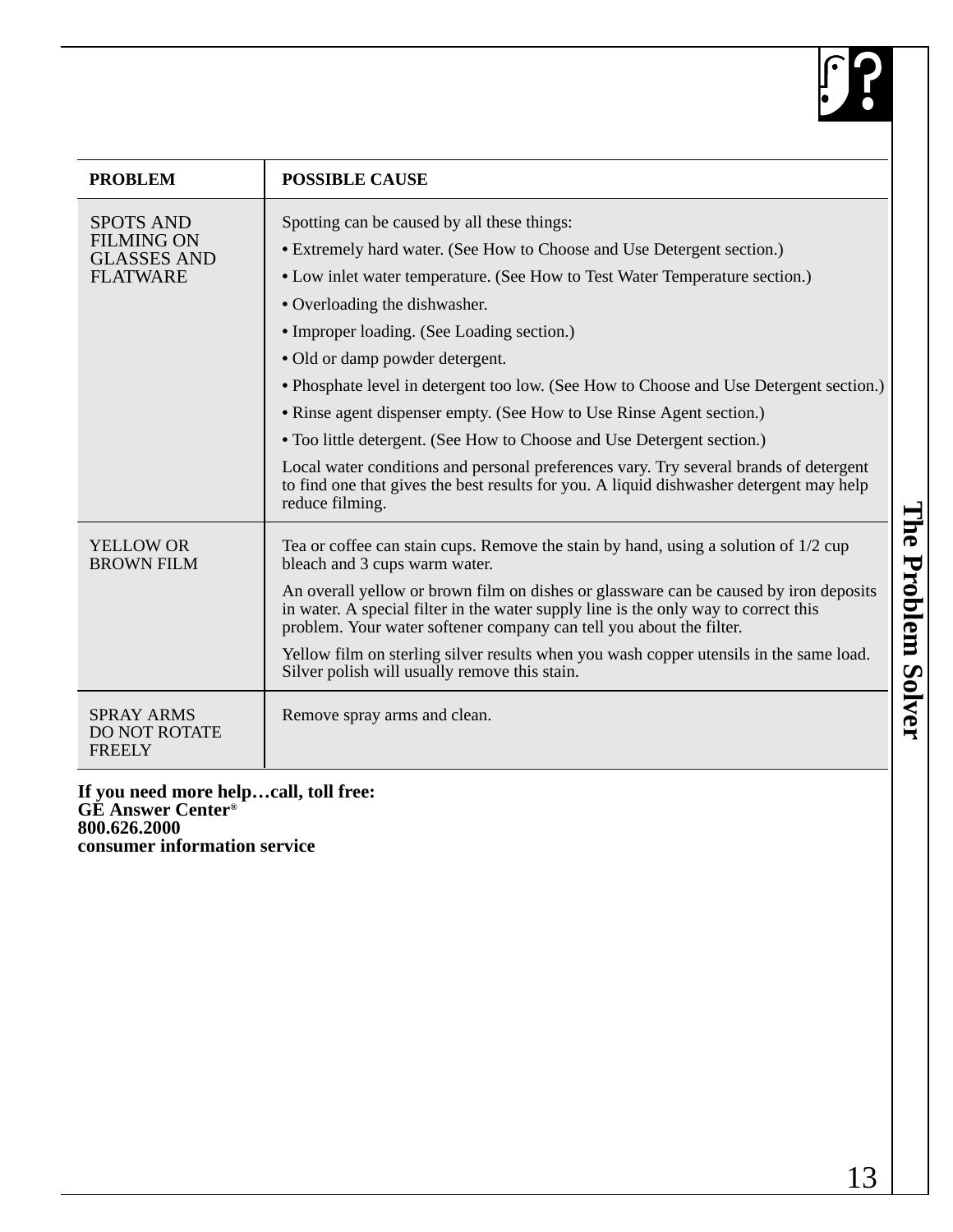# <span id="page-13-0"></span>We'll Be There

With the purchase of your new Monogram appliance, receive the assurance that if you ever need information or assistance from GE, we'll be there. All you have to do is call—toll-free!

# GE Answer Center® 800.626.2000

Whatever your question about any Monogram major appliance, GE Answer Center® information service is available to help. Your call—and your question— will be answered promptly and courteously. And you can call any time. GE Answer Center<sup>®</sup> service is open 24 hours a day, 7 days a week.

# In-Home Repair Service 800-GE-CARES (800-432-2737)

A GE consumer service professional will provide expert repair service, scheduled at a time that's convenient for you. Many GE Consumer Service company-operated locations offer you service today or tomorrow, or at your convenience (7:00 a.m. to 7:00 p.m. weekdays, 9:00 a.m. to 2:00 p.m. Saturdays). Our factory-trained technicians know your appliance inside and out—so most repairs can be handled in just one visit.



# For Customers With Special Needs… 800.626.2000

Upon request, GE will provide Braille controls for a variety of Monogram appliances, and a brochure to assist in planning a barrier-free kitchen for persons with limited mobility. To obtain these items, free of charge, call 800.626.2000.

Consumers with impaired hearing or speech who have access to a TDD or a conventional teletypewriter may call 800-TDD-GEAC (800-833-4322) to request information or service.

# Service Contracts 800-626-2224

You can have the secure feeling that GE Consumer Service will still be there after your warranty expires. Purchase a GE contract while your warranty is still in effect and you'll receive a substantial discount. With a multiple-year contract, you're assured of future service at today's prices.

# Parts and Accessories 800-626-2002

Individuals qualified to service their own appliances can have parts or accessories sent directly to their home. The GE parts system provides access to over 47,000 parts…and all GE Genuine Renewal Parts are fully warranted. VISA, MasterCard and Discover cards are accepted.

User maintenance instructions contained in this booklet cover procedures intended to be performed by any user. Other servicing generally should be referred to qualified service personnel. Caution must be exercised, since improper servicing may cause unsafe operation.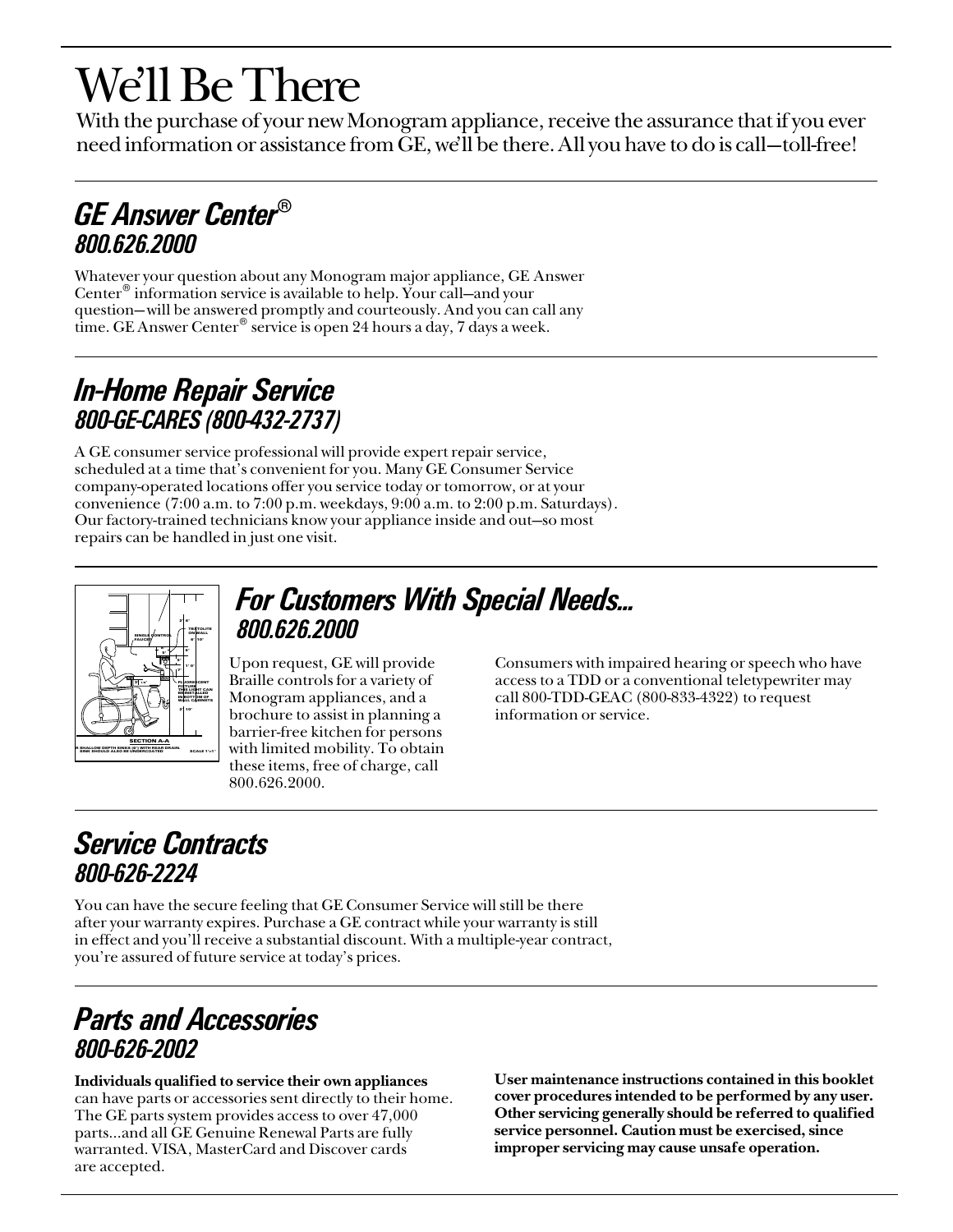# <span id="page-14-0"></span>**YOUR MONOGRAM DISHWASHER WARRANTY**

### **Staple sales slip or cancelled check here. Proof of original purchase date is needed to obtain service under warranty.**

## **WHAT IS COVERED**

#### **FULL ONE-YEAR WARRANTY**

For one year from date of original purchase, we will provide, free of charge, parts and service labor in your home to repair or replace **any part of the dishwasher** that fails because of a manufacturing defect.

#### **LIMITED SECOND-YEAR PARTS WARRANTY**

For the second year from date of original purchase, we will provide, free of charge, replacement parts for **any part of the dishwasher** that fails because of a manufacturing defect. You pay for the service trip to your home and service labor charges.

#### **LIMITED FIVE-YEAR RACK WARRANTY**

For five years from date of original purchase, we will provide, free of charge, replacement parts for any

**rack** that rusts because of a manufacturing defect

You pay for the service trip to your home and service labor charges.

#### **FULL TWENTY-YEAR TUB/DOOR LINER WARRANTY**

For twenty years from date of original purchase, we will provide, free of charge, parts and service labor in your home to repair or replace **the stainless steel tub or door liner** if it fails to contain water because of a manufacturing defect.

\*\*\*\*\*\*\*\*\*\*\*\*\*\*\*\*\*\*\*\*\*\*\*\*\*\*\*\*\*\*\* This warranty is extended to the original purchaser and any succeeding owner for products purchased for ordinary home use in the 48 mainland states, Hawaii and Washington, D.C. In Alaska the warranty is the same except that it is LIMITED because you must pay to ship the product to the service shop or for the service technician's travel costs to your home.

All warranty service will be provided by our Factory Service Centers or by our authorized Customer Care® servicers during normal working hours.

Should your appliance need service, during warranty period or beyond, call 800-GE-CARES (800-432-2737).

#### WHAT IS NOT COVERED • Service trips to your home to teach

you how to use the product.

**Read your Use and Care material**. If you then have any questions about operating the product, please contact your dealer or our Consumer Affairs office at the address below, or call, toll free: GE Answer Center ® 800.626.2000 consumer information service

• Improper installation.

If you have an installation problem, contact your dealer or installer. You are responsible for providing

adequate electrical, plumbing, and other connecting facilities.

- Replacement of house fuses or resetting of circuit breakers.
- Cleaning or servicing of air gap device in drain line.
- Failure of the product if it is used for other than its intended purpose or used commercially.
- Damage to product caused by accident, fire, floods or acts of God.

WARRANTOR IS NOT RESPONSIBLE FOR CONSEQUENTIAL DAMAGES.

Some states do not allow the exclusion or limitation of incidental or consequential damages, so the above limitation or exclusion may not apply to you. This warranty gives you specific legal rights, and you may also have other rights which vary from state to state. To know what your legal rights are in your state, consult your local or state consumer affairs office or your state's Attorney General.

#### **Warrantor: General Electric Company**

**If further help is needed concerning this warranty, write: Manager—Consumer Affairs, GE Appliances, Louisville, KY 40225**